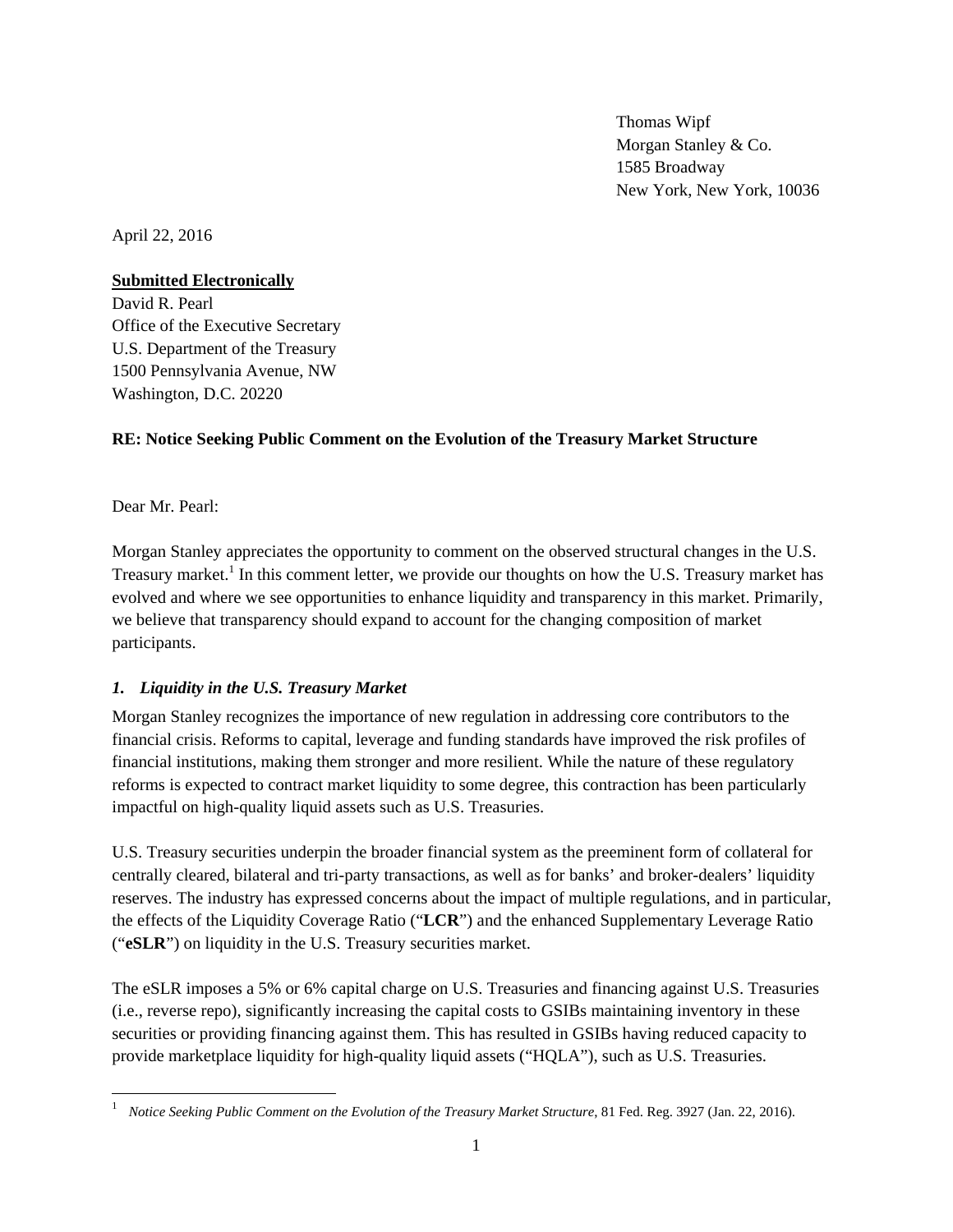Simultaneously, the LCR has increased the demand for HQLA, putting further pressure on broker dealers' capacity to intermediate. In addition, the LCR requirement for banks to hold sufficient HQLA unencumbered assets has also created an increased immobilization of US Treasuries, resulting in lower trading velocity.

While the LCR and eSLR are each logically designed in isolation, their interaction with each other could potentially contribute to a dampening effect on marketplace liquidity. Although GSIBs' U.S. Treasuries inventories will fluctuate for a number of reasons, including macroeconomic and interest rate conditions, the LCR and eSLR also play a major role. These regulations reduce GSIBs' incentive to provide clients with US Treasury financing, intermediation and access to inventory, which could potentially impair the cash-equivalent status of US Treasuries.

### *2. U.S. Treasury Trade Activity Reporting*

The unique nature of the primary dealer structure that facilitates U.S. debt issuance has a significant impact on liquidity beyond the primary market. Changes in capacity within the primary dealer structure could have potential impacts in secondary trading in cash, Treasury futures and OTC interest rate derivatives.

Changes in U.S. Treasury financing markets have impacted the liquidity in U.S. Treasury cash markets, primarily driven by reduced intermediation capacity and reduced dealer inventory. Looking ahead, the suspension of Fixed Income Clearing Corporation's ("FICC") interbank GCF repo service could further reduce liquidity in the Treasury repo market. Offsetting this may be the anticipated entry of registered investment companies into the FICC GCF Repo service, which could increase banks' intermediation capacity through increased netting opportunities. This expansion of central clearing for repo should also have a positive impact to liquidity in the Treasury cash trading market.

There have been other changes in the U.S. Treasury market, including the liquidity bifurcation of on-therun and off-the-run U.S. Treasury securities, the rise in automated trading systems, and the increased role of high frequency trading ("**HFT**") and principal trading firms ("**PTF**"). Real money clients, such as pension funds, asset managers, money market funds and insurance companies, generally have been focused on owning liquid points on the curve (i.e., futures and on-the-runs), while foreign reserve managers needing to sell U.S. dollars have largely targeted legacy off-the-run securities as the bonds to sell. PTFs and HFTs primarily concentrate their activity in futures and on-the run securities, while primary dealers remain the liquidity provider for the majority of off-the-run activity.

Today, the metrics available to assess liquidity in U.S. Treasury markets include depth of order book and bid/offer spreads reported by primary dealers. While it is difficult to determine which metrics would best represent the degree of market liquidity, the following data points could be indicative for official sector reporting: order-to-trade ratio, average resting time for an order, average order size (relative to issuance size), and average trades per day.

All transactions for cash and futures should be subject to official sector reporting by the seller (unless executed on an automated trading venue), and could be enhanced to include order date, settlement date,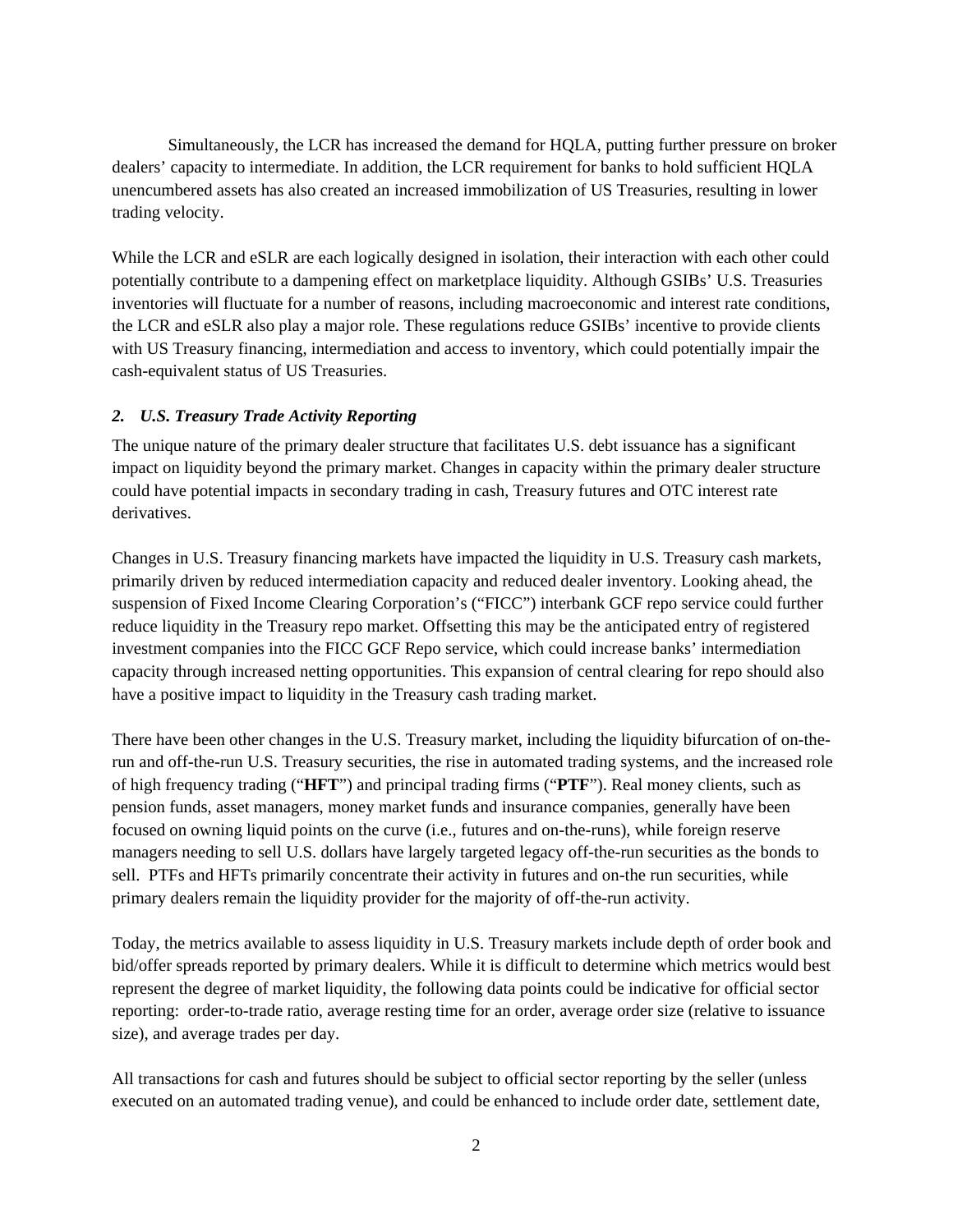venue, category of counterparty, price, order changes and time-stamps (excluding quotes, or un-filled orders). Transaction data should be considered on a trade-by-trade basis, inventory or positions on a counterparty basis, and order book on a venue basis. Timing requirements should vary based on transaction type, e.g., illiquid instruments should have a longer time period to report. We would also recommend the introduction of universal counterparty identifiers to ensure standardized categorization of end-investors.

The official sector should consider leveraging existing reporting requirements, including the Federal Reserve's FR2004 information collection on primary dealer activity in U.S. government securities, Markets in Financial Instruments Directive ("MiFID"), Dodd-Frank, FINRA's Trade Reporting and Compliance Engine ("TRACE"), or Municipal Securities Rule-making Board standards.

Overall, primary dealer reporting and risk management is robust, but the transparency guidelines around U.S. Treasury trading activity do not currently account for the change in composition of market participants. Morgan Stanley is supportive of increased transparency across the broader market scope of participants.

## *3. Risk Management Practices*

Overall, the rise of electronic trading warrants further examination of market-wide risk controls. Increased speed of transactions in the secondary market brings risk such as information asymmetry. Risk management practices should be considered on three levels: 1) internal risk management, 2) platformlevel risk management, and 3) market-wide risk management.

Market participants should have internal risk controls that are reviewed and monitored for effectiveness and should conduct their business in accordance with the Treasury Market Practices Group ("**TMPG**") best practice guidelines. In addition, market participants should invest in pre-, intra-, and post-trade controls commensurate with the increased risks presented by the level of their automated trading, including, but not limited to, systemic limits management (e.g., order message limits), kill switches, stress testing enhancements and surveillance around market conduct practices.

There is an opportunity to increase consistency and transparency across trading platforms (e.g., order-totrade ratios), in line with the TMPG's best practices.

One potential solution to ensure market-wide risk management standards may be to expand the role of central clearing.

# *4. Central Clearing*

CCPs have the potential to enhance transparency, liquidity, and capacity in the repo markets. Potential benefits to the Treasury market of increased access to repo clearing include, but are not limited to:

- Increased capacity and resource efficiency for the dealers and their clients,
- Reduced bilateral counterparty credit risk,
- Decreased contagion risk of fire sales, and
- Increased market liquidity.